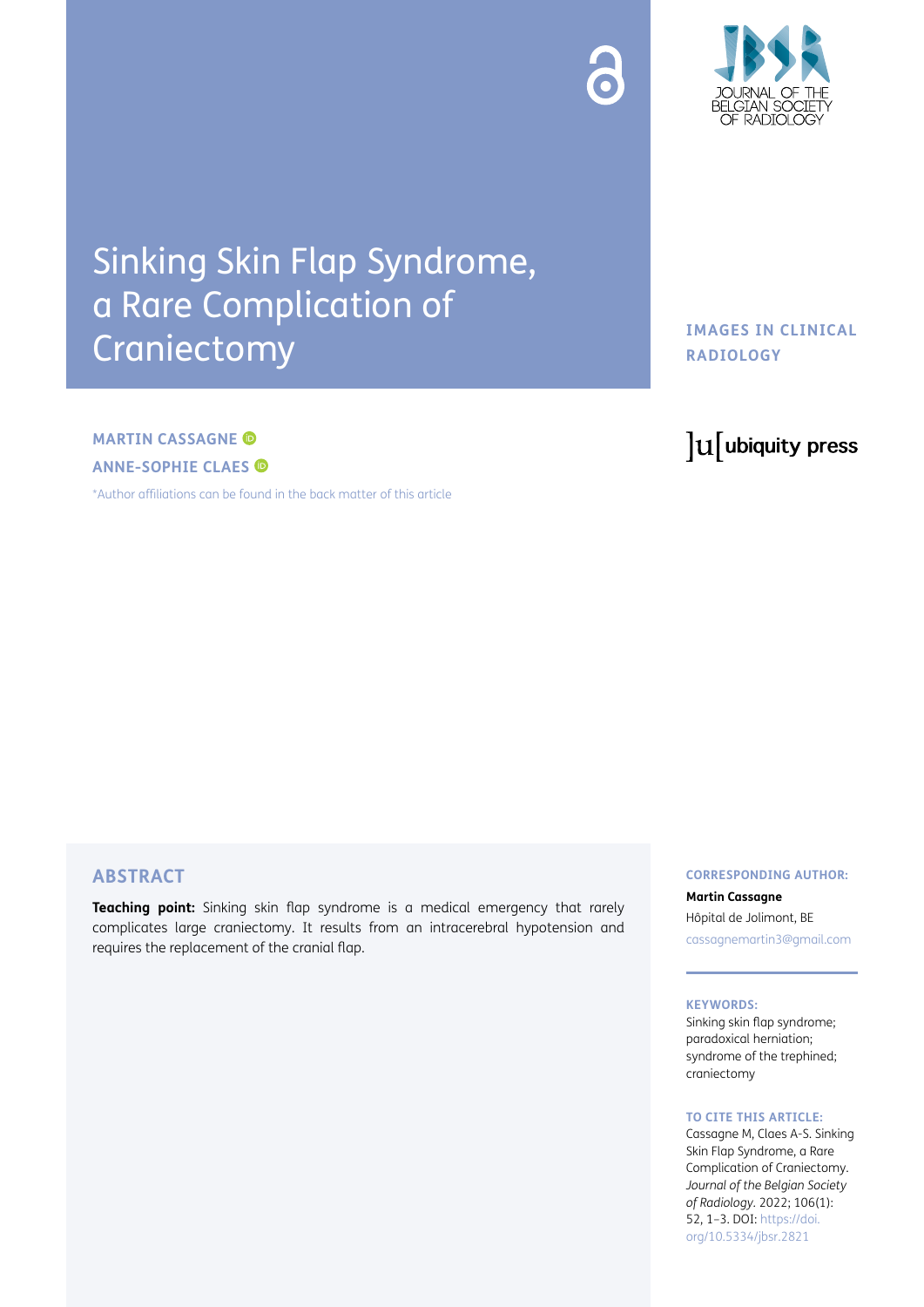# **CASE**

A 23-year-old man was referred to the emergency department after a fall and neurological deterioration. Two months earlier, he underwent a large left decompressive craniectomy after major traumatic brain injury. The cranial CT showed a large concavity of the overlying skin flap (white arrow, [Figures 1](#page-1-0) and [2](#page-2-1)), and cerebral mass effect with less visibility of the sulci, partially compressed left lateral ventricle (arrowhead, [Figures 1](#page-1-0) and [2\)](#page-2-1) and subfalcine right brain herniation (red arrow, [Figures 1](#page-1-0) and [2\)](#page-2-1). The combination of those signs is evocative of the sinking skin flap syndrome, also known as syndrome of the trephined or paradoxal hernia.

# **DISCUSSION**

The sinking skin flap syndrome (SSFS) or syndrome of the trephined is a rare complication that occurs in approximately 10% of large craniectomies and tends to develop several weeks to several months after surgery. It consists of a sunken scalp above the bone defect with neurological symptoms.

The principal symptoms are severe orthostatic headache, motor deficits, cognitive decline or seizures. The SSFS may progress to "paradoxal hernia" and eventually lead to coma or death without treatment.

Several hypothesis have been proposed to explain the physiopathology of this syndrome which nevertheless remains unclear. One theory suggests a direct compression of the brain by the atmospheric pressure to the intracranial cavity through the skin scalp. Another hypothesis proposed that the difference between atmospheric and intracranial pressure may lead to hypovolemia and/or hypopressure in the cerebrospinal fluid (CSF). CSF drainage such as external ventriculostomies, ventriculoperitoneal shunts, or after lumbar punctures can aggravated this condition. Some authors suggest that craniectomy may induce significant alterations in blood flow regulation mechanisms. All these hypothesis may contribute to decreased regional cerebral blood flow and metabolic changes causing cortical dysfunction and neurological deficits [\[1](#page-2-2)].

CT scan revealed a large craniectomy with concavity of the overlying skin scalp, with mass effect such as sulci effacement and midline shift in the opposite direction of the scalp, also referred to as 'paradoxal hernia.'

The final treatment is cranioplasty with replacement of the cranial flap but surgery is often delayed for many reasons (infections, …). During this time, measures are needed to raise the intracranial pressure like Trendelenburg position, hydration and clamping of CSF drainage.

# **COMPETING INTERESTS**

The authors have no competing interests to declare.

<span id="page-1-0"></span>